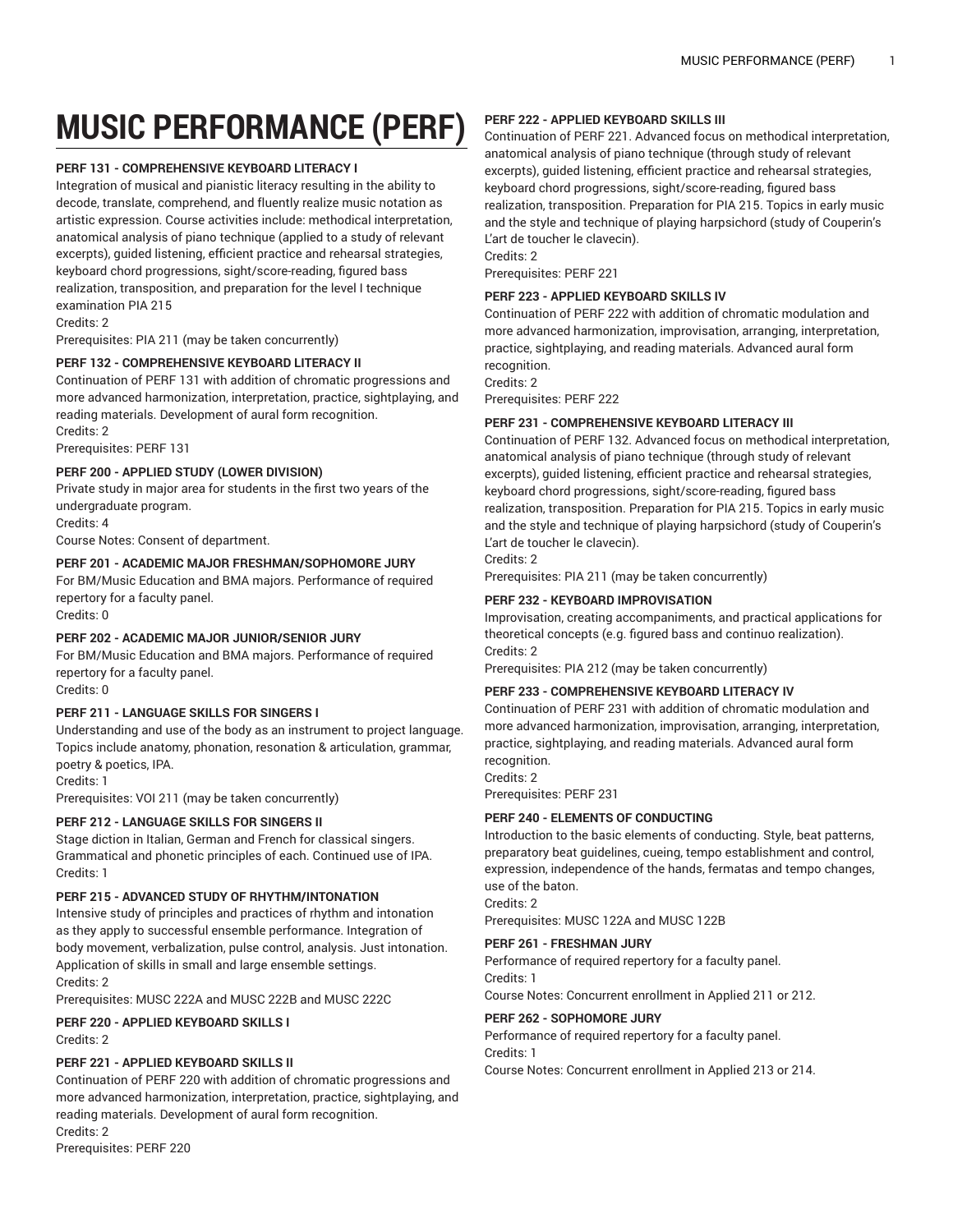## **PERF 290 - NON-CURRICULAR FRESHMAN/SOPHOMORE JURY**

Performance of repertoire for a panel of department faculty. Credits: 0

Prerequisites: PERF 200 (may be taken concurrently) Course Notes: Concurrent enrollment in PERF 200

## **PERF 300 - PRIVATE APPLIED MUSIC (UG)**

Private study in the major area for upper division undergraduate students. Credits: 2,4

Course Notes: Dept. Instr. consent.Co-req. ELP 70's/80's Level

#### **PERF 301 -**

Comprehensive review of progress for approval to enter the upper division.

#### Credits: 0

Course Notes: Level 214 of major instrument Jr. stand.

# **PERF 308 - ALEXANDER TECHNIQUE**

Through application of the methodology of F.M. Alexander, students will explore bodily tension related to physical habits they have developed while performing, and the relationship between tension and stress, performance anxiety, and injury. Activities include readings, projects, and in-class as well as individualized bodywork. Credits: 2

#### **PERF 311 - LANGUAGE SKILLS FOR SINGERS III**

Advanced interdisciplinary course for senior voice majors addressing projected language. Review of IPA and English, Italian, French, and German languages. Application of concepts and skills in senior recital repertory. Credits: 1

Prerequisites: PERF 212

#### **PERF 312 - LANGUAGE SKILLS FOR SINGERS IV**

Continuation of PERF 311. Advanced studies in project language applied to the senior recital repertory. Credits: 1

Prerequisites: PERF 311

#### **PERF 313 - JUNIOR RECITAL**

Public performance of required repertory (in lieu of jury examination). Credits: 1

Course Notes: Applied Music level 311 with minimum grade of B-

# **PERF 314 - SENIOR RECITAL**

Public performance of required repertory.

Credits: 1

Course Notes: Applied Music 313 and PERF 362 with minimum grades of B

# **PERF 320 - PERFORMING ARTS WELLNESS CAPSTONE PROJECT**

Interdisciplinary project that incorporates experiential learning along with integrative research, tailored to the individual student's interests. The project will demonstrate the student's understanding of the principles and practices of the Alexander Technique and foreground applications of the AT to the student's development as a performing artist, highlight connections between mindfulness coursework taken and the Alexander Technique, as well as the significance of awareness in action, both individually and within communities. Students will draw connections between wellness and a variety of areas, e.g. performance, education and/or teaching, professional development, community engagement and social justice. Students will complete written reflections and writing assignments along with video, photographic or other media-driven presentations.

Credits: 2

Prerequisites: PERF 308

Course Notes: For BM, BMA, or BFA students enrolled, in the Performing Arts Wellness Concentration

## **PERF 334 - COMPREHENSIVE GUITAR TECHNIQUE**

Exploration of the purpose and approach to the technical exercise. Topics of basic guitar technique, principles of finger mechanics, relation of technique and repertoire, and development of a didactical understanding of the physical approach.

Credits: 2

Prerequisites: GUIT 211 (may be taken concurrently)

# **PERF 335 - ORCHESTRAL EXCERPTS - BASS**

Study of major orchestral works with emphasis on style, technique, musicianship, and ensemble; experience in mock auditions. Credits: 1

Prerequisites: STB 214

#### **PERF 336 - HISTORY AND PERFORMANCE OF GUITAR LITERATURE**

Exploration of the history of the classical guitar and related instruments (lute and vihuela) from the Renaissance to the present day. The range of study will include the physical development of the instruments, techniques, solo and ensemble music (both original and transcriptions) with an emphasis on historic forms and theoretical analysis, composers and prominent performers.

Credits: 3 Prerequisites: GUIT 311 Course Notes: or dept. consent.

## **PERF 338 - CAREER SEMINAR FOR CLASSICAL GUITAR MAJORS**

Weekly seminar to educate Classical Guitar Performance majors about professional development and careers in the field beyond solo performance. Credits: 2

Prerequisites: GUIT 311 Course Notes: or dept. consent.

# **PERF 342 - ORCHESTRAL EXCERPTS - VIOLIN**

Study of major orchestral works with emphasis on style, technique, and musicianship; experience in mock auditions. Credits: 1 Prerequisites: VLN 214

Course Notes: or consent.

# **PERF 343 - ORCHESTRAL EXCERPTS - VIOLA**

Study of major orchestral works with emphasis on style, technique, and musicianship; experience in mock auditions. Credits: 1 Prerequisites: VLA 214 Course Notes: or consent.